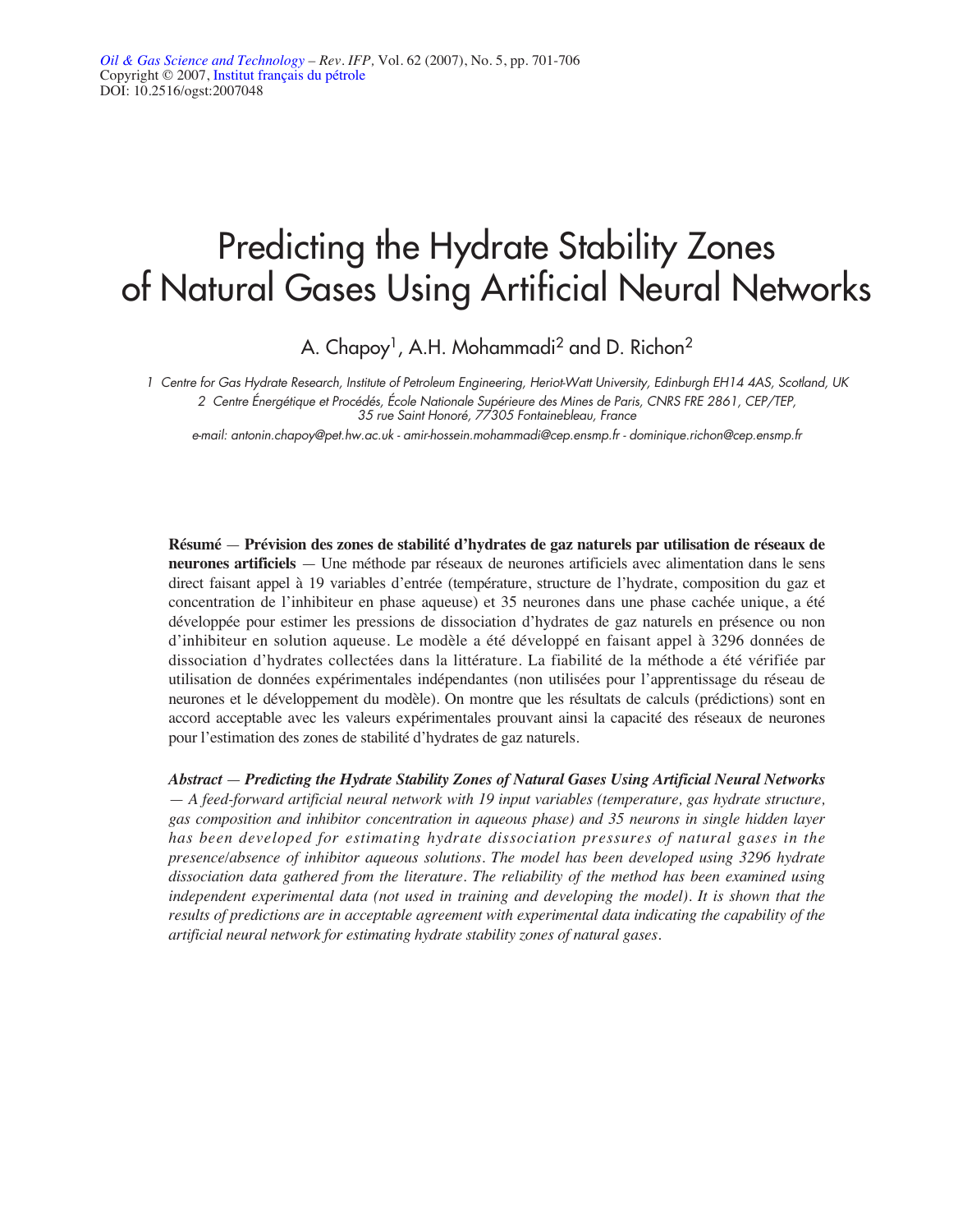# LIST OF SYMBOLS

|                    | AAD average absolute deviation                     |
|--------------------|----------------------------------------------------|
| AD                 | absolute deviation                                 |
|                    | ANN artificial neural network                      |
| $\boldsymbol{h}$   | hias                                               |
|                    | FNN feed-forward (back propagation) neural network |
| $\mathcal{f}$      | non-linear activation function                     |
|                    | HC hydrocarbon                                     |
| $H^-$              | hydrate                                            |
| $\boldsymbol{I}$   | input vector/ice                                   |
| $\boldsymbol{k}$   | layer                                              |
| $L_{HC}$           | liquid hydrocarbon                                 |
| $L_W$              | liquid water                                       |
| $N_{\rm}$          | number of feed inputs                              |
| $\overline{O}$     | output                                             |
| $\boldsymbol{P}$   | hydrate dissociation pressure                      |
| $P_{exp}$          | experimental hydrate dissociation pressure         |
| $P_{\mathit{prd}}$ | predicted hydrate dissociation pressure            |
| $Q_1$              | first quadruple point                              |
| $Q_{2}$            | second quadruple point                             |
| $\overline{S}$     | weighted sum                                       |
| T                  | temperature                                        |
| V                  | vapor                                              |
| W                  | weight parameter between each neuron-neuron        |
|                    | interconnection                                    |
| X                  | input                                              |
|                    |                                                    |

*x* parameter of non-linear activation function

## **INTRODUCTION**

Gas hydrates are a group of non-stoichiometric, ice-like crystalline compounds formed through a combination of water and suitably sized guest molecules under low-temperatures and elevated pressures. In the gas hydrate lattice, water molecules form hydrogen-bonded cagelike structures, encapsulating the guest molecules, which generally consist of low molecular diameter gases and organic compounds. Suitable conditions for gas hydrate formation commonly occur in petroleum industry [1-3]. Petroleum reservoir fluids are normally produced with water from the reservoirs. The presence of water and hydrocarbon can therefore lead to gas hydrate formation, which can cause flow restriction and blockage leading to serious operational, economic and safety problems. Figure 1 shows typical pressure-temperature hydrate phase diagram for water-hydrocarbon systems.

The ongoing development of many petroleum fields increases the risks of facing operational difficulties caused by the presence of gas hydrates. A typical area of concern is multiphase transfer lines from well-head to the production platform where low seabed temperatures and high operation pressures increase the risk of blockage due to gas hydrate formation. Other facilities, such as wells and process equipments, can also be prone to hydrate formation [3]. In drilling, record water depths are continuously being set by oil/gas companies in the search of hydrocarbon reserves in deep waters. Due to environmental concerns and restrictions, water based drilling fluids are often more desirable than oil based fluids, especially in offshore exploration. However, a well-recognized hazard in deep water offshore drilling, using water based fluids, is the formation of gas hydrates in the event of a gas kick [3]. In deep-water drilling, the hydrostatic pressure of the column of drilling fluid and the relatively low seabed temperature could provide suitable thermodynamic conditions for the formation of gas hydrates. This can cause serious well safety and control problems during the containment of the kick [3].

To prevent formation of gas hydrates, organic inhibitors, *e.g*. methanol and ethylene glycol, are normally used. The presence of salt in saline water can also have hydrate inhibition effects. Accurate knowledge of hydrate phase behavior in the presence/absence of inhibitor aqueous solution is therefore essential to avoid and prevent gas hydrate formation. Considerable efforts are being put into the development of methods and tools, capable of predicting hydrate phase behavior for related fluids [1-3].

General methods for prediction of hydrate phase equilibria and hydrate inhibition effects of thermodynamic inhibitors (salts/organic inhibitors) are empirical correlations/charts or thermodynamic models, which are based on equality of chemical potentials of various components in different phases [4]. The existing correlations and charts are generally



#### Figure 1

Typical pressure-temperature hydrate phase diagram for water-hydrocarbon systems. *I*: Ice, *H*: Hydrate, *HC*: Hydrocarbon, *V*: Vapor, *L<sub>W</sub>*: Liquid water, *L<sub>HC</sub>*: Liquid hydrocarbon,  $Q<sub>1</sub>$ : First quadruple point,  $Q<sub>2</sub>$ : Second quadruple point.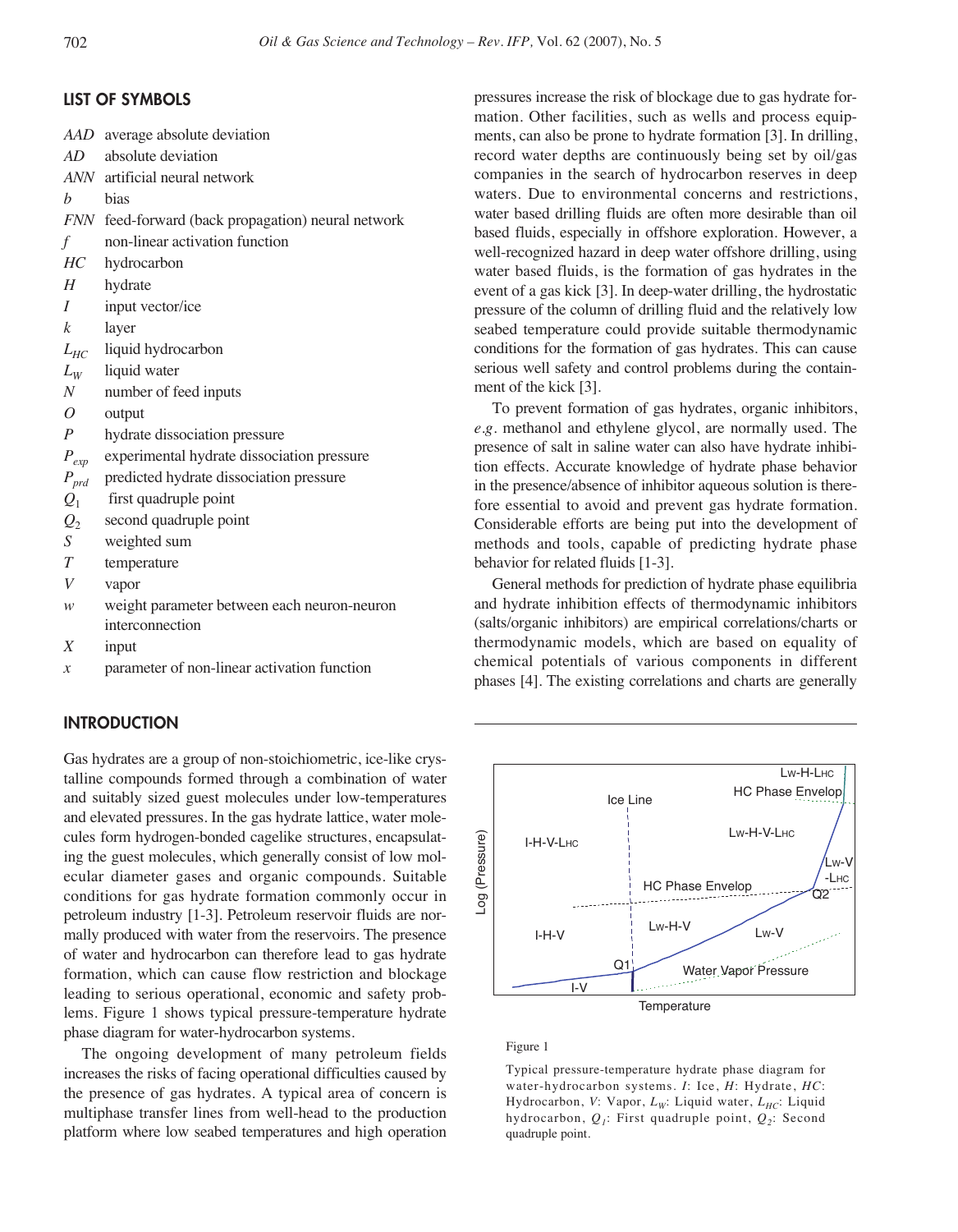based on limited data and with limited applications. However, the main advantage of the correlations and charts is the availability of input data and the simplicity of the calculations, which can be performed by using charts or spreadsheets. The correlations/charts have still kept their popularity among engineers in the petroleum industry. Although most available thermodynamic models could be installed on typical laptop computers, there seems to be a need for simple, yet robust, predictive methods for quick estimation of hydrate stability zones of petroleum fluids [4]. Furthermore, the modeling within an acceptable uncertainty of pressure-temperature by conventional thermodynamic models requires the determination of a lot of parameters. The adjustment of these parameters is normally tedious and it is never certain that the best set of parameters (problem of local minima) has been obtained. The development of numerical tools, such as artificial neural networks (*ANN*), capable to represent, within the experimental uncertainties, and accurately predict hydrate phase boundaries, reveals promising approaches to complete this task.

The objective of this work is to proove the capability of artificial neural networks for predicting hydrate stability zones of natural gases. Among various *ANN*s reported in the literature, the feed-forward (back propagation) neural network (*FNN*) method with a modified Levenberg-Marquardt algorithm [5-7] is used, which can provide fast and accurate estimation of hydrate stability zones. The method has been developed using experimental data from the literature [1]. Independent experimental data (not used in training and developing this method) have been used to study the reliability of this tool. It is shown that the results are in acceptable agreement demonstrating the capability of the *ANN* technique for predicting hydrate stability zones of natural gases.

## 1 ARTIFICIAL NEURAL NETWORK

Artificial neural networks have large numbers of computational units called neurons, connected in a massively parallel structure and do not need an explicit formulation of the mathematical or physical relationships of the handled problem [5, 6, 8-11]. The most commonly used *ANN*s are the feed-forward neural networks [11], which are designed with one input layer, one output layer and hidden layers [8-10]. The number of neurons in the input and output layers equals to the number of inputs and outputs physical quantities, respectively. The disadvantage of *FNN*s is the determination of the ideal number of neurons in the hidden layer(s); few neurons produce a network with low precision and a higher number leads to overfitting and bad quality of interpolation and extrapolation. The use of techniques such as Bayesian regularization, together with a Levenberg-Marquardt algorithm, can help overcome this problem [5-7].

In this work, the *FNN* method with a single hidden layer was devoted to the computation of hydrate dissociation pressures of natural gases. The input layer of the network receives all the input data and introduces scaled data to the network. The data from the input neurons are propagated through the network via weighted interconnections. Every *i* neuron in a *k* layer is connected to every neuron in adjacent layers. The *i* neuron within the hidden *k* layer performs the following tasks: summation of the arriving weighted inputs (input vector  $I_i = [I_{i,1}, \ldots, I_{i,Nk-1}]$ ) and propagations of the resulting summation through a non-linear activation function, *f*, to the adjacent neurons of the next hidden layer or to the output neuron(s). Three types of transfer functions are normally used: the exponential sigmoid, tangent sigmoid and linear functions. In this work, the activation function is a sigmoid function:

$$
f(x) = \frac{1}{1 + e^{-x}} \text{ where } x \in [0, 1] \tag{1}
$$

where *x* stands for parameter of non-linear activation function. A bias term, *b*, is associated with each interconnection in order to introduce a supplementary degree of freedom. The expression of the weighted sum, *S*, to the *i*th neuron in the *k*th layer  $(k \ge 2)$  is:

$$
S_{k,i} = \sum_{j=1}^{N_{k-1}} \left[ (w_{k-1,j,i} I_{k-1,j}) + b_{k,i} \right]
$$
 (2)

where *w* is the weight parameter between each neuron-neuron interconnection. Using this simple feed-forward network with non-linear sigmoid activation function, the output, *O*, of the *i* neuron within the hidden *k* layer is:

$$
O_{k,i} = \frac{1}{1 + e^{-\left(\sum_{j=1}^{N_{k-1}} \left[ (w_{k-1,j,i} I_{k-1,j}) + b_{k,i} \right] \right)}} = \frac{1}{1 + e^{-S_{k,i}}}
$$
(3)

For the use with the neural network, the input data, *X*, are normalized and centered:

$$
X_i^l = 0.1 + 0.8 \frac{X_i^l - X_{i,\text{min}}}{X_{i,\text{max}} - X_{i,\text{min}}}
$$
(4)

where  $X_i^l$  is the *l*th values of the input data feed to the input neuron *i*, and  $X_{i,min}$  is the minimal value of the input data feed to the same *i* neuron and inversely  $X_{i,max}$  is the maximal value. To achieve a better stability, the following scaling rule is applied to pressure (*P*) before normalization:

$$
P_{Network} = \ln(P_{exp})
$$
 (5)

To develop the *ANN*, the data set are subdivided into 3 classes: training, testing and validation. After partitioning the data sets, the training set is used to tune the parameters. All synaptic weights and biases are first initialized randomly.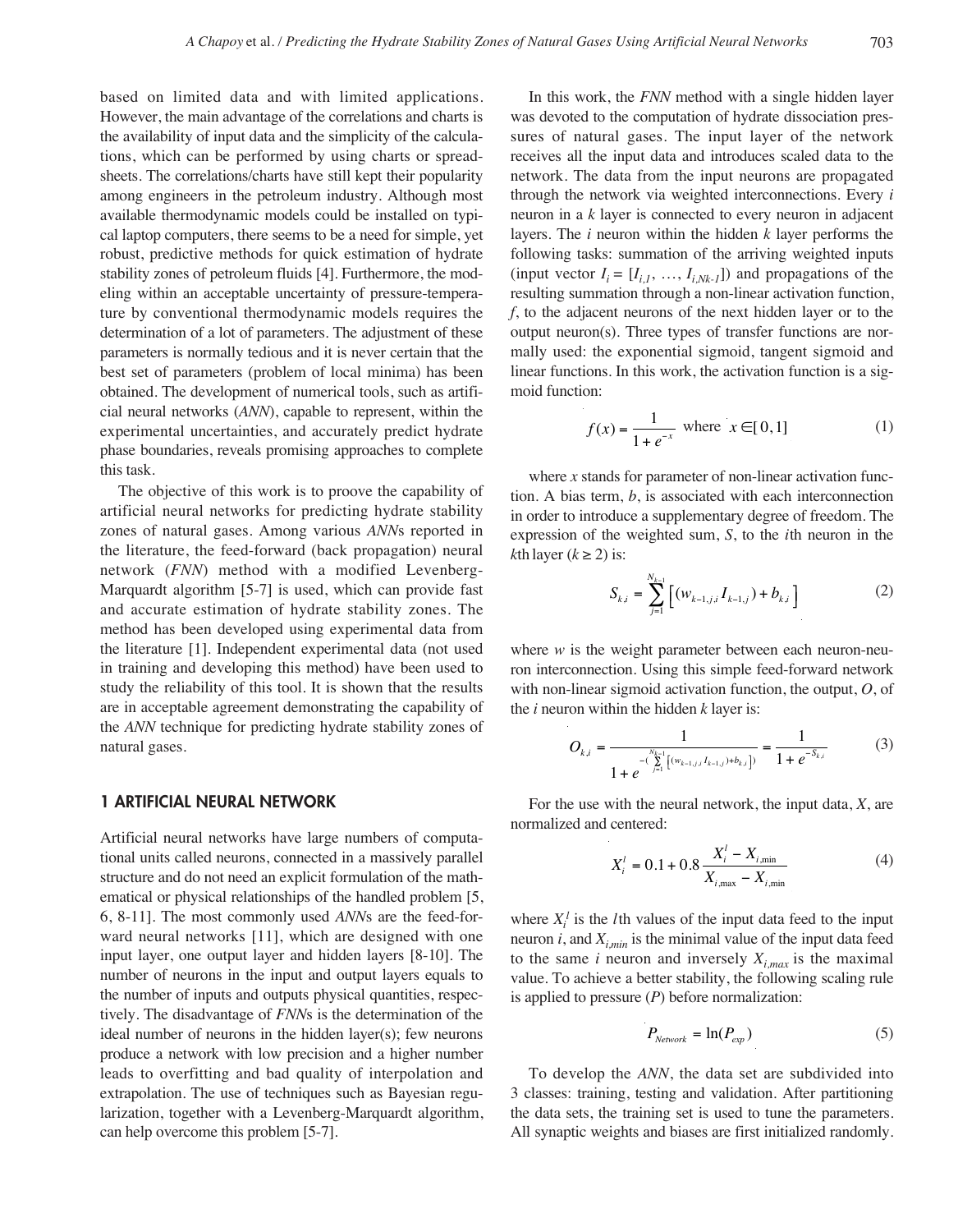

## Figure 2 Architecture of feed forward artificial neural network.

The network is then trained; its synaptic weights are adjusted by optimization algorithm, until it correctly emulates the input/output mapping, by minimizing the average root mean square error. The optimization method chosen in this work was the Levenberg-Marquart algorithm [5-7], as mentioned earlier. The testing set is used during the adjustment of the network's synaptic weights to evaluate the algorithms performance on the data not used for tuning and stop the tuning if the error on the testing set increases. Finally, the validation set measures the generalization ability of the model after the fitting process.

## 2 RESULTS AND DISCUSSIONS

Elgibaly and Elkamel [12] used a one-hidden layer network for predicting hydrate formation conditions, which is composed of 16 input variables, 50 neurons in the hidden layer and one output (hydrate dissociation pressure). The network was used to correlate 2387 experimental data with 19% average error. Their results apparently show signs of "over-fitting" or "over-training" of the network. Elgibaly and Elkamel [12] however mentioned that, because of the lack of suffi-

#### **Inputs:**

- 1 T: temperature (between 250 K and 300 K)
- 2 Choice of structure I or II

### *Gas Phase (compositions are in mole %)*

- 3 Methane composition (from 0 to 100%)
- 4 Ethane composition (from 0 to 100%)
- 5 Propane composition (from 0 to 100%)
- 6 i-Butane composition (from 0 to 100%)
- 7 n-Butane composition (from 0 to 40%)
- 8 i-Pentane composition (from 0 to 20%)
- 9 n-Pentane composition (from 0 to 10%)
- 10 C6+ composition (from 0 to 3%)
- 11 Carbon dioxide composition (from 0 to 100%)
- 12 Hydrogen sulfide composition (from 0 to 100%)
- 13 Nitrogen composition (from 0 to 100%)

#### *Aqueous Phase (compositions are in wt.%)*

- 14 Methanol composition (from 0 to 50%)
- 15 Ethanol composition (from 0 to 25%)\*
- 16 Ethylene glycol composition (from 0 to 25%)
- 17 Diethylene glycol composition (from 0 to 10%)
- 18 Triethylene glycol composition (from 0 to 15%)
- 19 Salt composition (from 0 to 10%)

*\* Assuming ethanol does not take part in gas hydrate formation*

cient experimental data especially for some binary and multicomponent hydrate systems, the developed model have to be updated by being retrained using extra collected data. We therefore followed a similar approach. However, the number of input variables in our method is different from Elgibaly and Elkamel's model [12], *i.e.*, 19 input variables and only 35 neurons in the single hidden layer were used (*Fig. 2*). The model was trained using 3296 data gathered from the literature [1] and it correlated the experimental data with an average absolute deviation (*AAD*) of 4%.

Figure 3 shows a comparison between experimental and calculated hydrate dissociation pressures. As can be seen, acceptable agreement was achieved. It is therefore of interest to compare model predictions with some independent experimental data reported in the literature. Table 1 shows capability of the neural network model to predict hydrate dissociation conditions of some gas mixtures in the presence of distilled water. As can be observed, the maximum absolute deviation (*AD*) between experimental [13, 14] and predicted hydrate dissociation pressures is 14% and an *AAD* equal to 4.7% is obtained. In Figures 4 and 5, capability of this method is further investigated by comparing its predictions for hydrate dissociation pressures of methane in the presence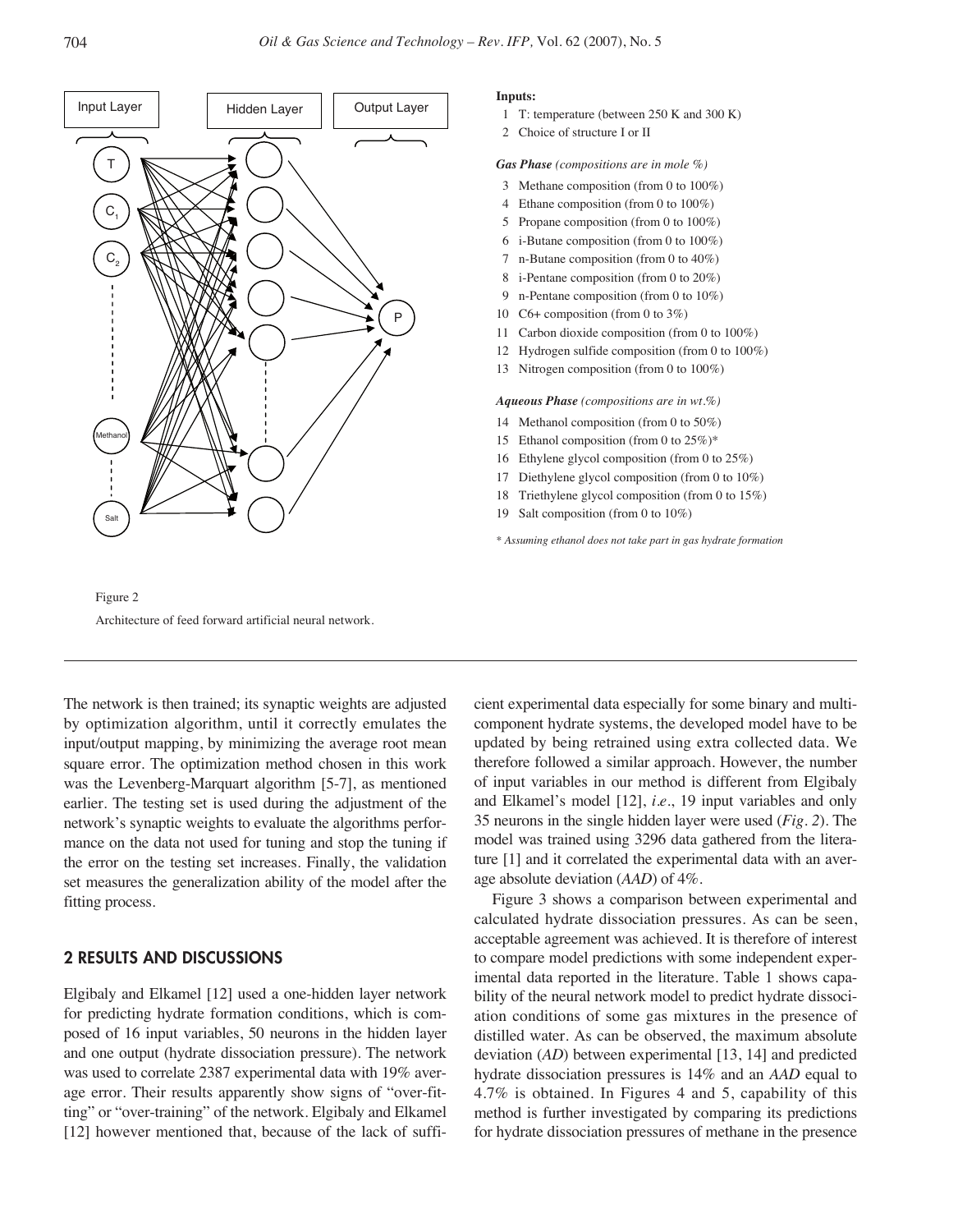

Figure 3

Comparison between experimental and calculated hydrate dissociation pressures.

## TABLE 1

Experimental [13, 14] and predicted (this work) hydrate dissociation pressures of methane + ethane and methane + propane systems in the presence of distillated water.

| T(K)                                                  | Mole% $\rm CH_{\scriptscriptstyle{A}}$ | $P_{exp}/\text{MPa}$ | $P_{\textit{prd}}/\textit{MPa}$ | $AD\%*$ |  |  |
|-------------------------------------------------------|----------------------------------------|----------------------|---------------------------------|---------|--|--|
| Methane + ethane system, Experimental data from [13]  |                                        |                      |                                 |         |  |  |
| 283.9                                                 | 1.6                                    | 1.81                 | 1.82                            | 0.6     |  |  |
| 285.7                                                 | 1.6                                    | 2.31                 | 2.42                            | 4.8     |  |  |
| 286.6                                                 | 1.6                                    | 2.71                 | 2.83                            | 4.4     |  |  |
| 287.8                                                 | 1.6                                    | 3.08                 | 3.51                            | 14      |  |  |
| 279.4                                                 | 4.7                                    | 0.99                 | 0.98                            | 1.0     |  |  |
| 281.5                                                 | 4.7                                    | 1.34                 | 1.27                            | 5.2     |  |  |
| 283.3                                                 | 4.7                                    | 1.71                 | 1.64                            | 4.1     |  |  |
| 285.3                                                 | 4.7                                    | 2.17                 | 2.22                            | 2.3     |  |  |
| 286.4                                                 | 4.7                                    | 2.51                 | 2.66                            | 6.0     |  |  |
| 287.6                                                 | 4.7                                    | 2.99                 | 3.29                            | 10      |  |  |
| 281.6                                                 | 17.7                                   | 1.42                 | 1.34                            | 5.6     |  |  |
| 283.3                                                 | 17.7                                   | 1.77                 | 1.68                            | 5.1     |  |  |
| 284.8                                                 | 17.7                                   | 2.14                 | 2.08                            | 2.8     |  |  |
| 286.2                                                 | 17.7                                   | 2.66                 | 2.57                            | 3.4     |  |  |
| 287.0                                                 | 17.7                                   | 3.00                 | 2.92                            | 2.7     |  |  |
| Methane + propane system, Experimental data from [14] |                                        |                      |                                 |         |  |  |
| 274.8                                                 | 36.2                                   | 0.272                | 0.28                            | 2.9     |  |  |
| 277.6                                                 | 36.2                                   | 0.436                | 0.42                            | 3.7     |  |  |
| 280.4                                                 | 36.2                                   | 0.687                | 0.65                            | 5.4     |  |  |
|                                                       |                                        |                      |                                 |         |  |  |

\* AD% = *experimental value* − *predicted value experimental value*  $\times 100$ 



Figure 4

Methane hydrate dissociation conditions in the presence of different methanol aqueous solutions. Solid curves: Predictions of *ANN*; Experimental data from Reference [15]: ◆, 10 wt.%; ●, 20 wt.%;  $\star$ , 35 wt.%;  $\blacktriangle$ , 50 wt.%.

of different methanol and ethylene glycol aqueous solutions, respectively, with experimental data [15, 16] from the literature. As can be seen, acceptable agreement was generally achieved between predicted and experimental data. The deviations may be attributed to uncertainty in some experimental data. For example, experimental data on hydrate dissociation conditions of methane in the presence of 35 and 50 wt.% methanol aqueous solutions are dispersed and therefore unreliable. On the other hand, model predictions for hydrate phase boundary of methane in the presence of 35 wt.% methanol aqueous solution unusually deviates from linear behavior at low temperatures. Slightly deviation can be



Figure 5

Methane hydrate dissociation conditions in the presence of different ethylene glycol aqueous solutions: Solid curves: Predictions of *ANN*, Experimental data from Reference [16]:  $\Diamond$ , 10 wt.%;  $\bullet$ , 30 wt.%;  $\blacktriangle$ , 50 wt.%.